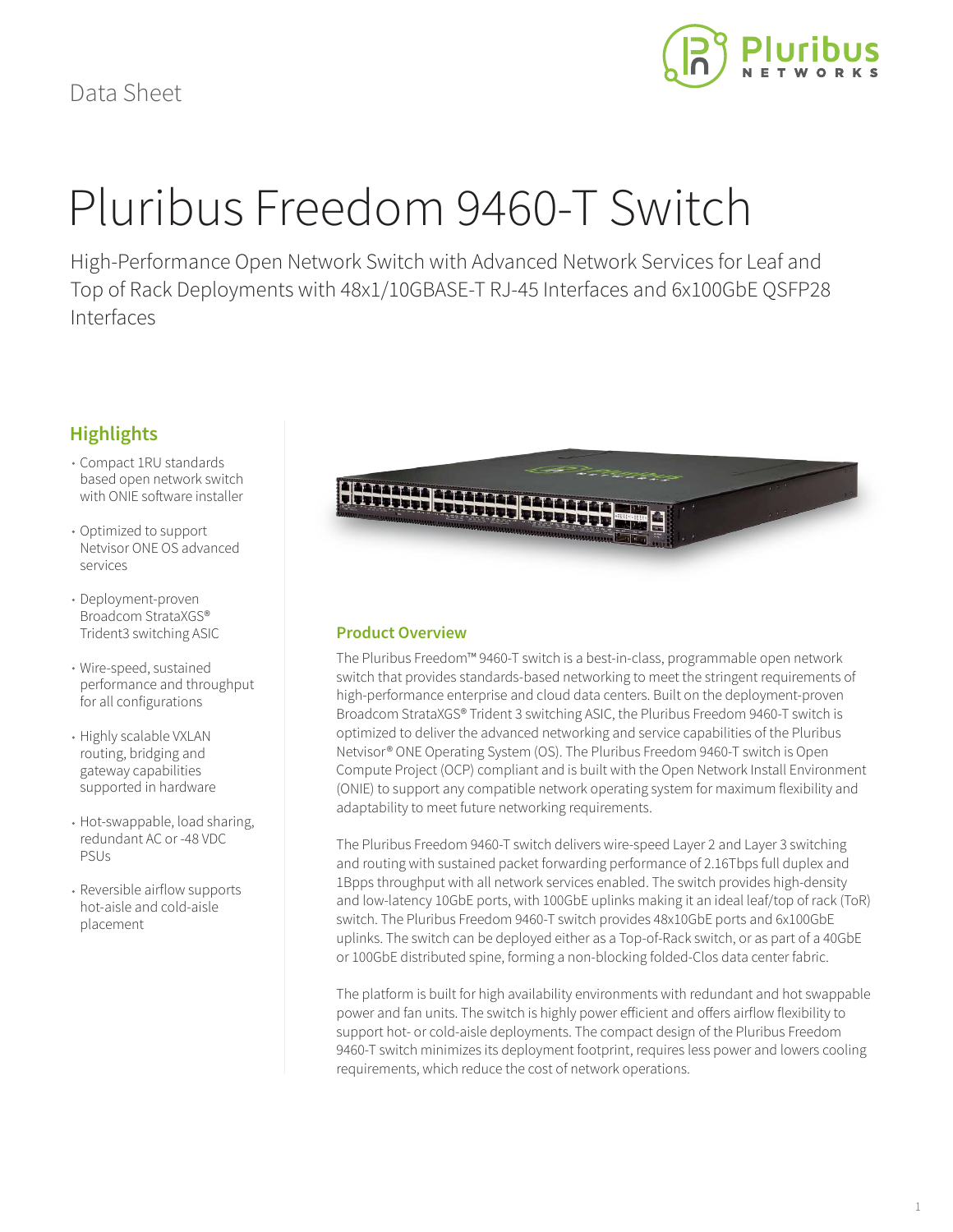

#### **System Highlights**

- Wire-speed full-duplex across all ports, Layer 2 and Layer 3 forwarding up to 2.16Tbps full duplex and 1Bpps
- 48xRJ-45 copper 1/10GBASE-T ports
- 6x100QSFP28 switch ports, with 2 of them capable of supporting 100GbE (DAC, 100GBase SR4/LR4) or 4x25GbE (DAC or fiber breakout cable)
- Broadcom Trident3 switching ASIC
- Intel Atom (Denverton) C3558 2.2GHz quad-core x86 processor
- VXLAN services supported in hardware at wire speed
- 32MB integrated packet buffer
- All ports on front; PSUs and fans accessible from rear
- Hot-swappable, load sharing, redundant AC or -48 VDC PSUs
- 4+1 redundant, hot-swappable fan modules
- Configurable hot-/cold-aisle with port-to-power and power to-port airflow
- 1RU compact form factor mountable in either a standard 19" or 21" rack

#### **Unified Cloud Fabric™**

The Unified Cloud Fabric (UCF) delivers the benefits of hyperscale agility, simplicity and availability to data centers, unified cloud networks and many other networking applications. The UCF unites networks across multiple dimensions: switches and servers, overlay and underlay networks, and distributed clouds. Powered by the Linux-based Netvisor® ONE operating system, the UCF solution features fabric-wide provisioning from any single switch in the fabric, resulting in massive service delivery speed-up and error reduction. This automation is achieved in a distributed, controller-less fashion, without the need for costly and complex software-defined networking appliances. The UCF solution offers a rich set of Layer 2 and Layer 3 overlay services to allow network architects and engineers to solve virtually any networking problem with agility in the overlay while maintaining a highly stable and scalable underlay. When deployed in servers with data processing units (DPUs), the fabric provides even finger-grained microsegmentation with distributed firewalls at the individual application level.

#### **Netvisor ONE Operating System**

Enabling simple, plug-and-play deployments, the Pluribus Freedom 9372-T switch is delivered as an integrated, turnkey solution that is shipped pre-configured with the Pluribus Netvisor ONE OS installed on the Open Network Install Environment foundation. Pluribus Netvisor ONE is a virtualized network operating system (NOS) that provides a best-in-class Layer 2 and Layer 3 networking foundation and optionally licensed advanced network services such as VXLAN, the distributed Unified Cloud Fabric™ architecture and embedded network performance monitoring telemetry.

#### *Netvisor ONE Licensing Options*

- **Netvisor ONE Enterprise Edition**  This license supports Layer 2 and Layer 3 switching and routing functionality with all standard networking protocols and high-availability features.
- **Netvisor ONE Fabric Edition**  This license supports VXLAN, telemetry, Unified Cloud Fabric and security and segmentation capabilities (not included with the switch).
- **vNET**  This license supports multi-tenant and network/ traffic segmentation requirements. Licensed one per switch. vNET Manager capabilities require Virtual Netvisor (vNV) to be deployed (not included with the switch).
- **VirtualWire+™**  This license includes the Fabric license and enables VirtualWire capabilities (not included with the switch).
- **VirtualWire™**  This license enables VirtualWire capabilities in standalone Layer 1 VirtualWire mode (not included with the switch).

#### **Warranty**

The Pluribus Netvisor® ONE OS and Pluribus Freedom™ Open Networking Switches are backed by a 90-Day limited warranty and access to technical support. Pluribus FreedomCare™ extended support options provide for extended support coverage, which includes advanced product replacements, software updates and upgrades and access to 24x7 technical support. Contact Pluribus Networks or a Pluribus Networks authorized reseller for details on advanced support options.